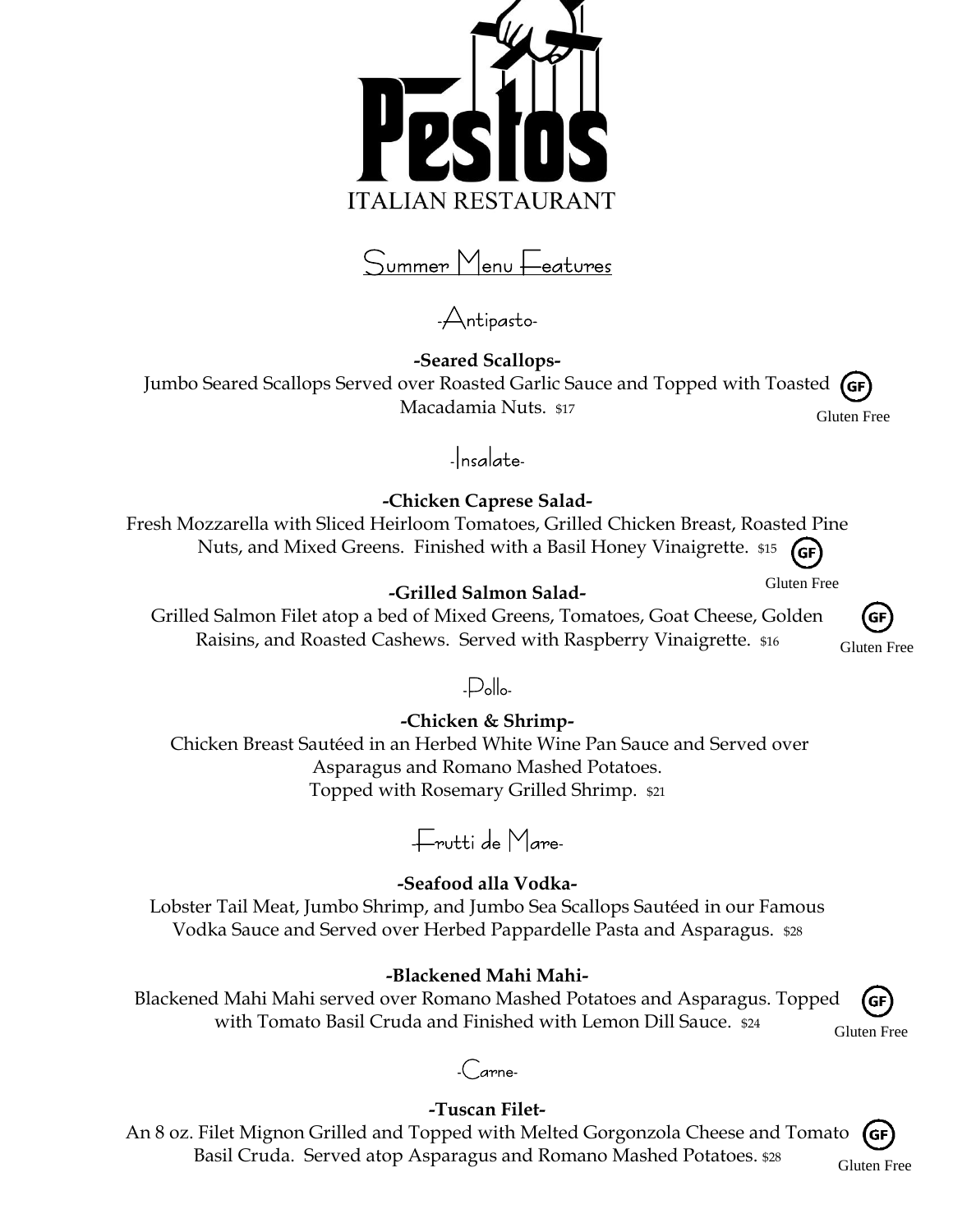# **Appetizers**

### Our Famous Breadsticks

Served with your choice of alfredo sauce \$7. Cheddar cheese sauce \$6. Pizza or marinara sauce \$5.

# Shrimp Cocktail

Gluten Free

Six jumbo shrimp served with cocktail sauce \$11  $(GF)$ 

# Toasted Raviolis

Raviolis filled with spicy cheese and lightly fried. Served with our marinara sauce \$8

## Fried Mozzarella

Breaded mozzarella fried and served with our marinara sauce \$8

## Garlic Bread

Made with our own Italian bread \$6 Add melted mozzarella cheese for an additional \$1

# Pesto Tomato Bread

Our Italian bread topped with pesto sauce, tomatoes, and mozzarella cheese \$9

### Calamari

Our famous hand breaded calamari delicately fried \$10

#### Bruscetta

Toasted garlic bread served with our signature blend of tomatoes, basil, garlic and sprinkled with Pecorino-Romano cheese \$9

### Shrimp De Jonghe

Five tender jumbo shrimp broiled in fresh garlic and butter and topped with seasoned bread crumbs \$11

## Portabella De Jonghe

A hearty portabella mushroom broiled in fresh garlic and butter and topped with seasoned bread crumbs \$9

### Pesto's Platter

A combination of our calamari, fried mozzarella, toasted raviolis, and shrimp de jonghe. Served with marinara sauce \$14

### Salsa Cruda Bread

Italian bread topped with a combination of our signature blend of tomatoes, basil, and garlic. Topped with melted provolone cheese \$9

### Sautéed Italian Sausage

Our Italian sausage sautéed with red and green bell peppers, red onions, and marinara sauce \$11 Gluten Free **GF** 

# **Veal Entrees**

# Veal Picatta

Veal cutlets sautéed in white wine, fresh lemon juice, and capers. Served over capellini \$21

# Veal Toscana

Tender pieces of veal cutlets lightly breaded with seasoned bread crumbs, sautéed and smothered with roma tomatoes, fresh basil, garlic and baked with provolone cheese. Served over capellini \$21

## Veal Marsala

Veal cutlets sautéed with fresh mushrooms, green onions, capellini pasta, and our Marsala wine sauce \$21

# Veal Parmigiana

Two pieces of veal breaded then covered with marinara sauce and baked mozzarella cheese. Served over capellini \$16

# **Seafood Pasta**

## Prosciutto Wrapped Shrimp Skewers

Marinated jumbo shrimp wrapped in prosciutto and grilled. Served over sautéed asparagus, sun-dried tomatoes, and sacchettini pasta that is stuffed with cheese**.** Finished with a light lemon sauce. \$22

## Lobster Ravioli

Saffron infused egg pasta stuffed with lobster meat and cheese and served in a lemon dill cream sauce. \$17

# Seafood Alfredo

An appealing assortment of sautéed jumbo shrimp, crab meat, bay scallops and fresh sliced mushrooms tossed with alfredo sauce and fettuccine pasta. \$14

## Blackened Tuna & Red Peppers

Delicious sashimi grade yellow tuna steak blackened and grilled with fresh red bell peppers and broccoli then mixed with fettuccine. \$22

**All entrees include your choice of soup or tossed salad and freshly baked bread. An individual Caesar salad may be substituted for an additional \$2**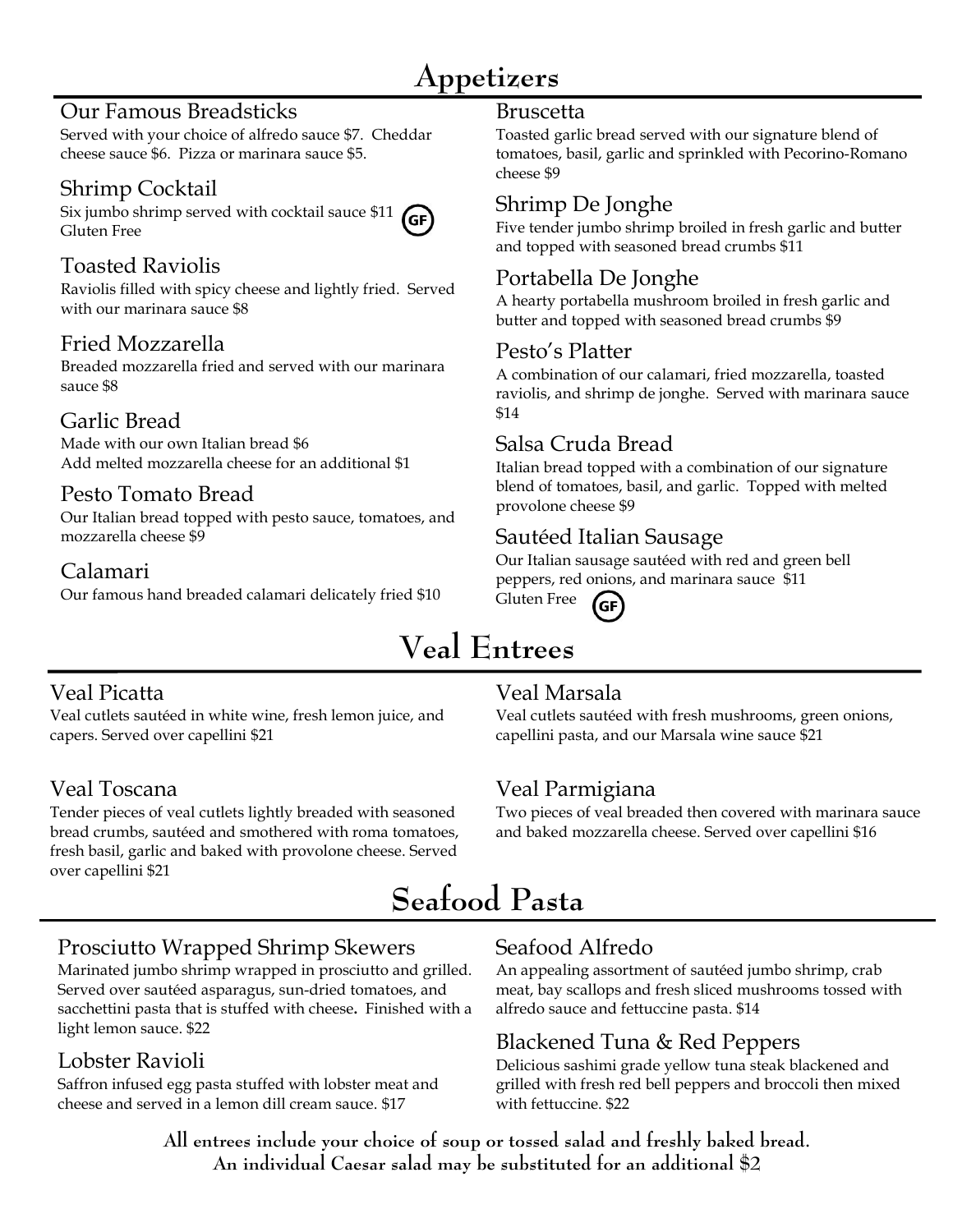# **From the Grill**

### Parmesan Crusted Filet

An 8 ounce filet grilled and encrusted with a parmesan cheese and roasted garlic mixture. Served over romano mashed potatoes and asparagus. Finished with a roasted garlic sauce \$28

# Cajun Tuna Steak

Sashimi grade yellow fin tuna lightly seasoned with cajun seasonings, grilled, and served atop a bed of rice seasoned with roma tomatoes \$22



### Pork Chop Milanese

Breaded and baked 14oz pork chop served over romano mashed potatoes and asparagus. Finished with a roasted garlic sauce. \$21 Also available simply grilled. Gluten Free When Grilled **GF** 



# Macadamia Nut Crusted Chicken

Two marinated chicken breasts crusted with Macadamia Nuts. Served over capellini pasta and finished with a roasted red pepper cream sauce \$19

# Roasted Garlic Chicken

A delicious and robust oven-roasted garlic cream sauce accompanies chicken breasts, broccoli, and farfalle pasta \$19

# Pesto Crusted Salmon

Pesto crusted salmon filet served with seasonal vegetables \$22  $(GF)$ Gluten Free Also available simply grilled.



Delicious Chilean Seabass crusted with crab meat and finished with a lemon dill cream sauce. Served with sautéed asparagus and wild rice \$24

# Vodka Chicken

Chicken breasts sautéed and served in our very own vodka-cream sauce. Served over capellini \$18

# Seafood alla Vodka

Lobster tail meat, jumbo shrimp, and jumbo scallops sautéed in our famous vodka sauce and served over herbed pappardelle pasta and asparagus \$28

# Prosciutto Wrapped Shrimp Skewers

Marinated jumbo shrimp wrapped in prosciutto and grilled. Served over sautéed asparagus, sun-dried tomatoes, and sacchettini pasta that is stuffed with cheese**.** Finished with a light lemon sauce. \$22

# **Chicken Entrees**

# Chicken Toscana

Tender pieces of chicken lightly breaded with seasoned bread crumbs, sautéed and smothered with roma tomatoes, fresh basil, garlic, and baked with provolone cheese. Served over cappellini \$19

# Pesto Chicken

Tender chicken breasts sautéed in our creamy pesto sauce with red bell peppers and broccoli. Served over farfalle pasta.\$19

# Chicken Marsala

Chicken breasts sautéed with fresh mushrooms, green onions, capellini pasta, and our Marsala wine sauce \$19

# Pepper Crusted Chicken

Tender breasts of chicken pan-seared in fresh-cracked peppercorns, portabella mushrooms and bell peppers in an herbed brandy-cream sauce. Served over capellini \$19

# Chicken Parmigiana

Tender breaded chicken breasts covered with marinara sauce and mozzarella cheese and baked to a golden perfection. Served over capellini \$17

# Cajun Grilled Chicken

Two chicken breasts grilled with cajun herbs and served over Cajun rice mixed with freshly sautéed vegetables \$16 Gluten Free  $(sF)$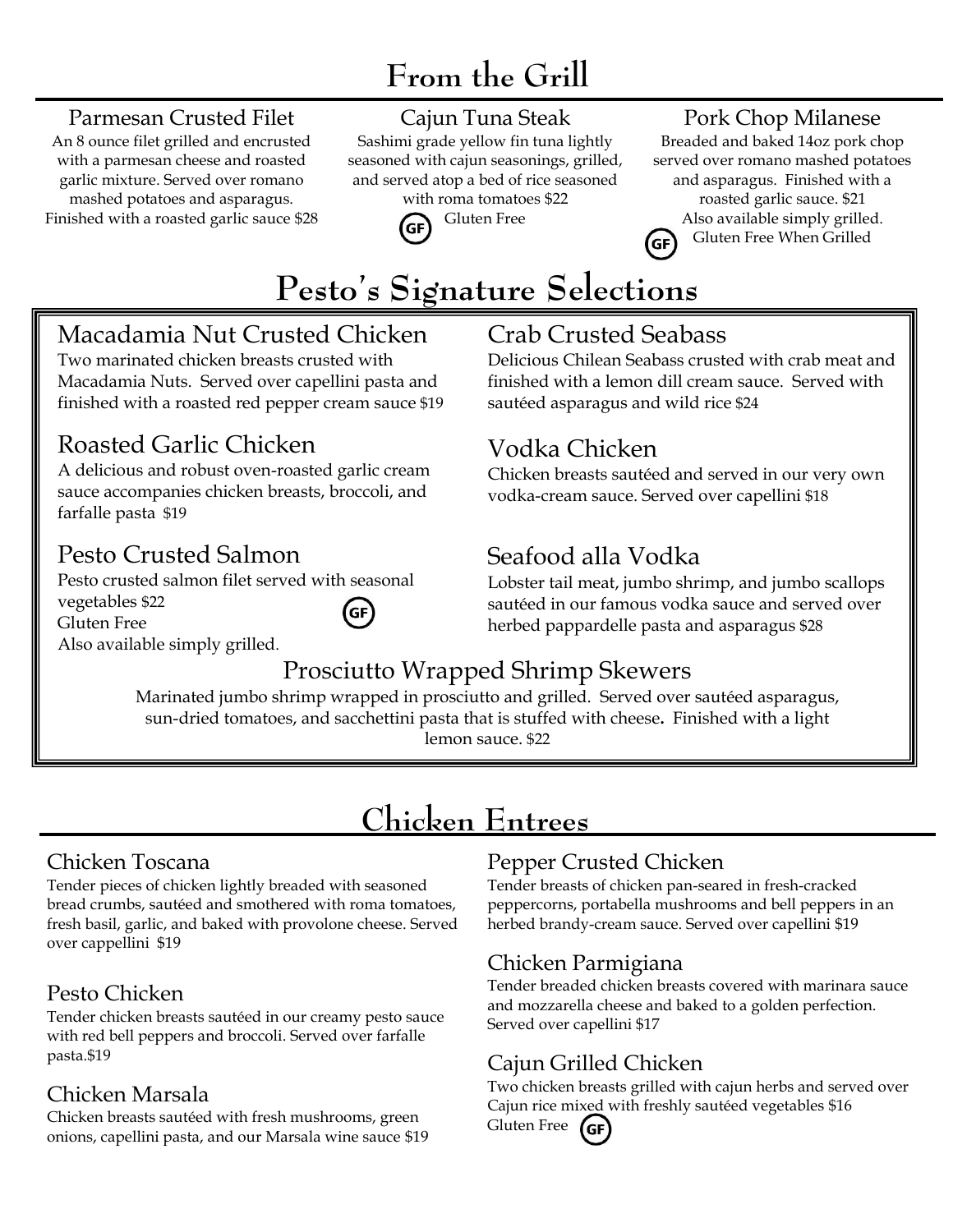### Chicken Alfredo

Fettuccine pasta tossed with tender slices of grilled chicken, capers and alfredo sauce \$14

# Sicilian Sampler

Meat lasagna and either chicken, veal, or eggplant parmigiana accompanied with fettuccine alfredo \$18

### Tortellini Caprese

Cheese filled tortellini tossed with tomatoes, fresh mozzarella, mushrooms, and baby spinach. Served in light herb oil. \$14

### Pesto Tortellini with Sun-Dried Tomatoes

Cheese filled tortellini served and sun-dried tomatoes tossed with our basil and Romano pesto sauce \$14

### Tortellini

Cheese filled tortellini topped with basilico (Tomato Parmesan), marinara, or alfredo sauce \$12

# Chicken Tomato Basil

Fettuccine pasta tossed with slices of grilled chicken, fresh tomatoes, garlic, fresh basil and romano cheese \$15

### Penne alla Vodka

Penne pasta tossed with imported Cappicola ham in our own vodka cream sauce \$13

### Spaghetti

Capellini pasta covered with our fresh authentic marinara sauce \$9 **Meat sauce, meatballs and Italian sausage links also available** \$3

### 6-Cheese Ravioli

Ravioli filled with a blend of six cheeses and topped with Basilico (Tomato Parmesan), marinara, or alfredo sauce \$12

### Fettuccine Alfredo

Fettuccine pasta gently tossed with a rich and creamy parmesan cheese sauce \$10

# **From the Oven**

### Meat Lasagna

A rather large portion of lasagna noodles layered with our own blend of six cheeses and seasoned ground beef and topped with our homemade marinara sauce \$15

## Eggplant Parmigiana

Breaded eggplant lightly fried, dressed with marinara sauce and baked mozzarella cheese \$15

# Baked Ziti

Ziti Pasta covered with marinara sauce, topped with mozzarella cheese and baked \$13 **Meat sauce, meatballs and Italian sausage links also available** \$3

**Banquet room facilities available at Pestos with a capacity of 50 people.** 

**Pesto's entrees are available in half and full pans for both lunch and dinner caterings.**

> **Reservations available. Gratuity will be added to parties of six or more.**

Consuming raw or undercooked proteins may increase your risk of foodborne illness.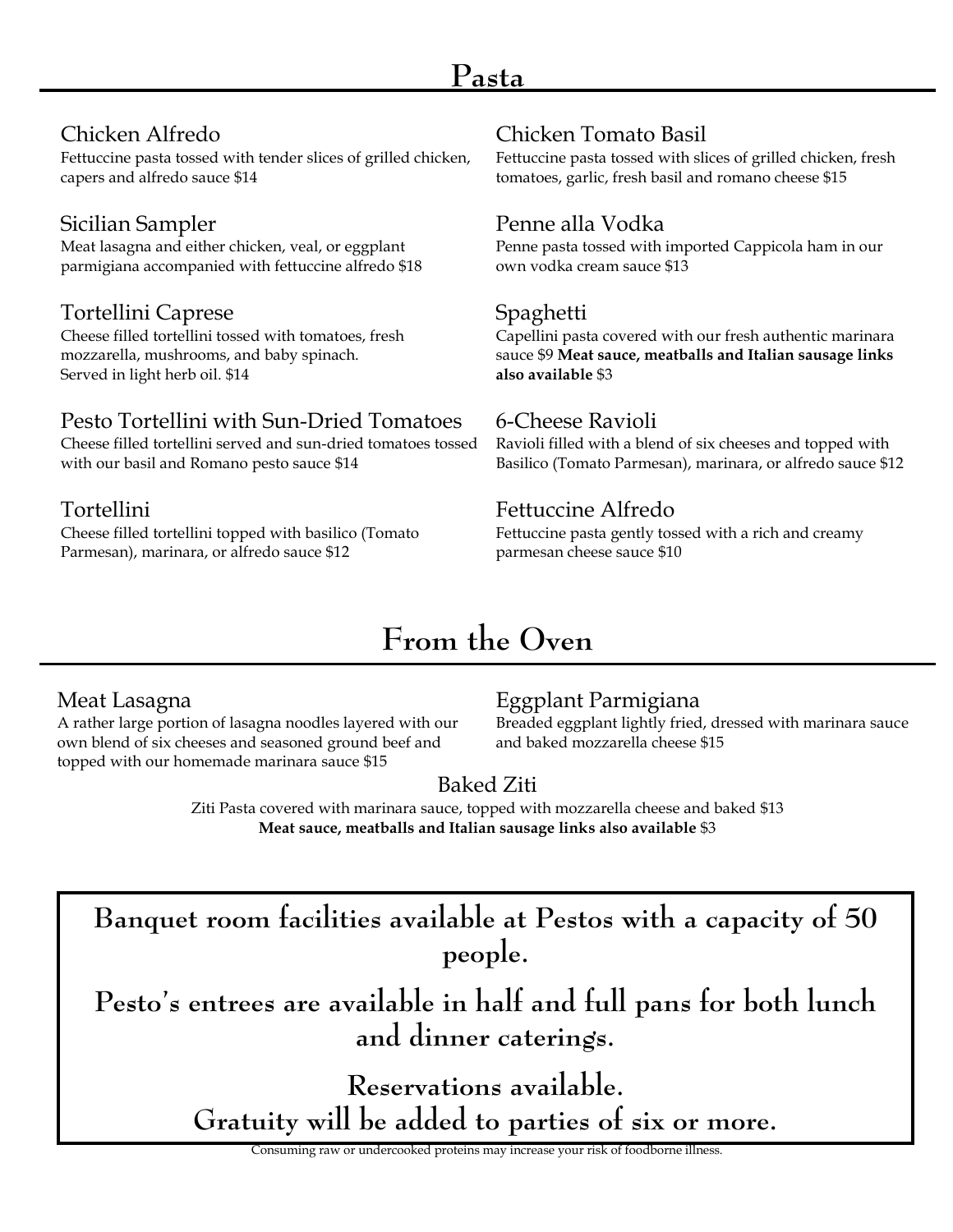# **Salads**

## Cajun Tuna Salad

Tuna grilled with cajun seasoning tops this bed of mixed greens, roma tomatoes, red bell peppers and green onions \$12

# Chicken Caesar Salad

Traditional Caesar with grilled chicken marinated artichoke hearts, roma tomatoes, and whole black olives tops a bed of crisp romaine lettuce \$11

## Grilled Chicken Salad

A grilled chicken breast tops this bed of romaine lettuce, roma tomatoes, cheddar cheese, hardboiled egg and bacon \$11

# Spinach Salad

Fresh leaf spinach, bacon, mushrooms, pine nuts, egg and tomatoes. Served with warm bacon dressing on the side \$9

### Grilled Shrimp Salad

Mixed greens with fresh mushrooms, tomatoes, green peppers and mozzarella cheese topped with five flavorful grilled shrimp \$12

### **SALAD DRESSINGS**

Balsamic Vinaigrette, Creamy Basil, Creamy Garlic, Bleu Cheese, Honey Mustard, Honey French, Raspberry Vinaigrette, Italian, Ranch, Fat Free Ranch and Fat Free Honey Mustard

# **Sandwiches**

#### **AVAILABLE 11 AM – 4 PM INCLUDES CHOICE OF GRAPES OR SEASONED FRENCH FRIES**

### Mediterranean Chicken Sandwich

Grilled breast of chicken with crumbled goat cheese, pesto aioli, and caramelized onions on a pretzel roll. \$11

### Grilled Portabella Sandwich

Grilled portabella mushroom cap with provolone cheese, sautéed peppers, and sautéed onions on a Focaccia roll. Served with a roasted red pepper aioli. \$11

### Tuscan Chicken Sandwich

Breaded chicken breast topped with fresh tomatoes, basil, and melted provolone cheese. Served on a Focaccia roll \$11

### Turkey Wrap

Smoked turkey breast, cheddar cheese, romaine leaf, cruda, and finished with roasted red pepper aioli on a roasted garlic herb wrap. \$11

### Chicken Parmigiana Sandwich

Breaded chicken breast, marinara sauce and mozzarella cheese on a Focaccia roll \$11

### Italian Sausage Sandwich

Italian sausage, green peppers and marinara sauce on a French bun with melted provolone cheese. \$11

### Meatball Sandwich

Homemade meatballs with marinara sauce and melted mozzarella cheese on a French bun. \$11

### Stromboli Sandwich

Pizza sausage with onions, green peppers, marinara sauce and melted mozzarella cheese. \$11

### Italian Beef Sandwich

Italian beef on a French bun with melted provolone cheese. Served with pepperocini peppers and au jus. \$11

# **Lunch Portions**

# **AVAILABLE MONDAY THROUGH FRIDAY FROM 11 AM – 4 PM INCLUDES CHOICE OF A SIDE SALAD OR A CUP OF SOUP**

### Vodka Chicken

Chicken breast sautéed and served in our very own vodka-cream sauce. Served over capellini. \$12

# Chicken Alfredo

Fettuccine pasta tossed with tender slices of grilled chicken, capers and alfredo sauce. \$11

### Macadamia Nut Crusted Chicken

Marinated chicken breast crusted with Macadamia Nuts. Served over capellini pasta and finished with a roasted red pepper sauce. \$12

### Meat Lasagna

Lasagna noodles layered with our own blend of six cheeses and seasoned ground beef and topped with our homemade marinara sauce. \$9

#### Chicken Parmigiana

Tender breaded chicken breast baked with marinara sauce and mozzarella cheese. Served over capellini. \$12

## Cajun Tuna Steak

Sashimi Grade Yellow fin tuna grilled, and served atop a bed of rice seasoned with roma tomatoes.

> \$13 Gluten Free